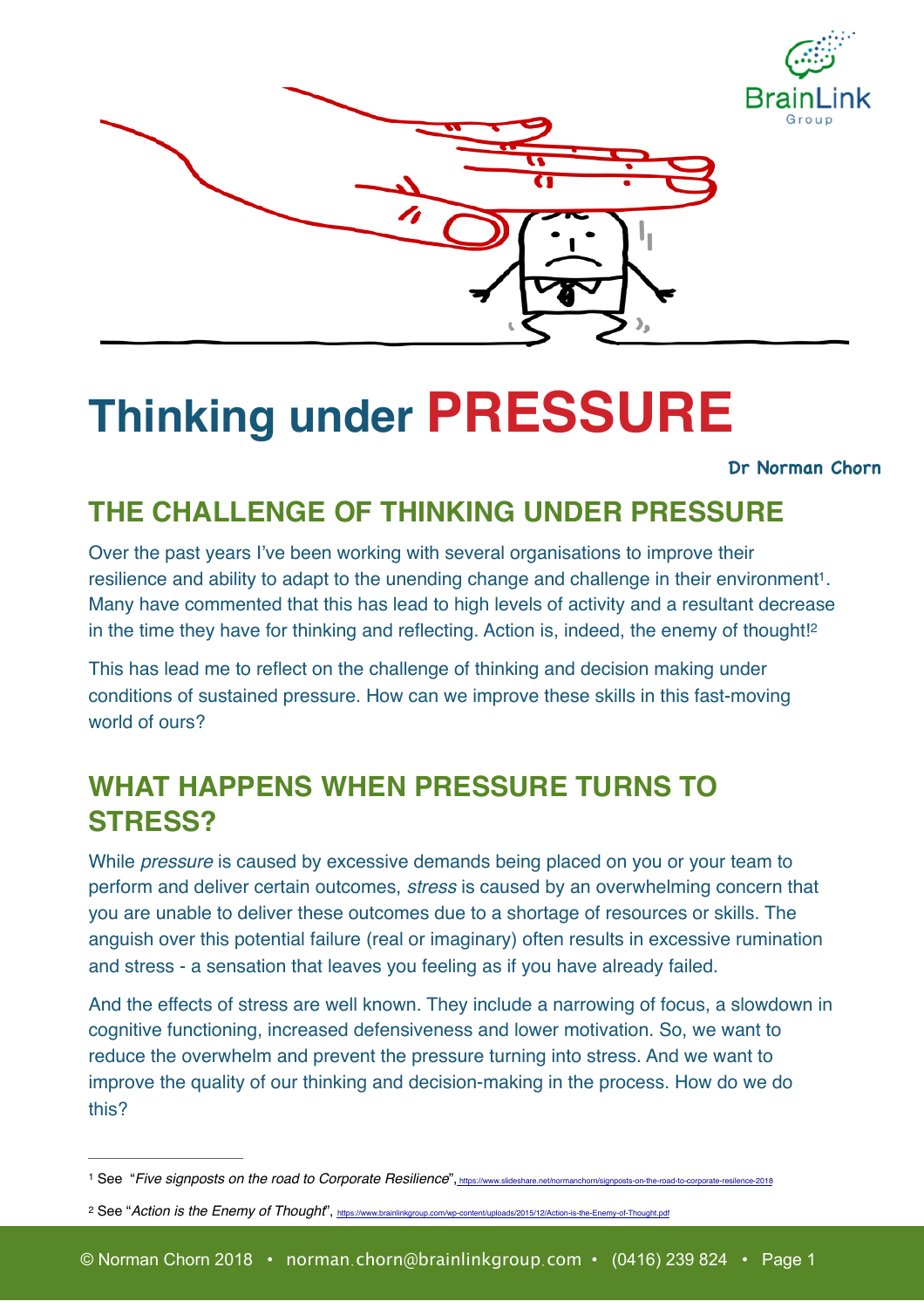## **FIVE STRATEGIES TO IMPROVE THINKING UNDER PRESSURE**

I have outlined five strategies to improve thinking under pressure. They are designed to:

- ‣ Improve the conditions under which you think
- ‣ Enhance your cognitive functioning
- ‣ Harness the range of thinking "processes" you have at your disposal
- ‣ Adopt a systems perspective of the problem
- ‣ Define the challenge correctly.

| <b>Slow down and</b><br>avoid a<br>concentration<br>of power at the<br>top | • Unusual or 'first time' challenges needed to be treated differently to 'BAU' problems.<br>Because these problems cannot be solved by using the old tried and tested<br>habitual solutions, we need to create both time and space to reflect on the<br>challenge - even when things are urgent! This allows many of the brain's non-<br>conscious processes to assist in deriving more creative and insightful approaches<br>• In a team situation, avoid a concentration of power at the top. If necessary, remain<br>quiet to allow the natural social learning processes to operate - people will 'bounce'<br>off each other and create better solutions |
|----------------------------------------------------------------------------|--------------------------------------------------------------------------------------------------------------------------------------------------------------------------------------------------------------------------------------------------------------------------------------------------------------------------------------------------------------------------------------------------------------------------------------------------------------------------------------------------------------------------------------------------------------------------------------------------------------------------------------------------------------|
| <b>Calm the brain</b><br>by reframing<br>the challenge                     | • Our brains can be calmed by reducing the sense of overwhelm in a situation. Much<br>of this is achieved by the way we frame the challenge. There are several strategies<br>to achieve this:<br>▸ Focus on the immediate task instead of the potential outcome<br>Attend to the controllable factors - ignore the uncontrollable<br>> Chunk the problem down into bite-size pieces<br>Name and label the problems - this reduces the sense of overwhelm<br>▶ Recognise that not everything is a 'life-or-death' situation - view the problem as<br>a challenge to be overcome<br>Think and remind yourselves of the previous successes you have had         |
| <b>Use both</b><br>analysis and<br>intuition                               | • Good thinking and decision-making relies both on analysis and intuition. Intuition is<br>simply the non-conscious recognition of a pattern previously associated with<br>success. You can rely on your intuition when:<br>The 'system' in which you are operating is subject to regular patterns<br>▸ You have received good feedback in the past about your performance in that<br>space<br>▸ You are not feeling depressed or stressed - you tend to 'knee-jerk' in those<br>situations                                                                                                                                                                  |
| Adopt a<br>'mentalist'<br>position                                         | • Mentalists approach the problem from a systems perspective. They view the<br>players in the situation as characters in a movie or novel - and figure out their<br>motives and desired outcomes. In this way, they work out the leverage points in the<br>system - and these become the key to the solution                                                                                                                                                                                                                                                                                                                                                 |
| Develop both a<br>strategy and a<br>plan                                   | . Planning is the final step in a strategy - a sequence of actions to solve the problem.<br>A strategy involves two earlier stages, namely:<br>A diagnosis of the situation from a systems perspective<br>Agreement on the overall philosophy to be used in addressing the situation.<br>Only then can the action plan be developed.<br>• Developing the whole strategy ensures that you define the problem correctly.                                                                                                                                                                                                                                       |